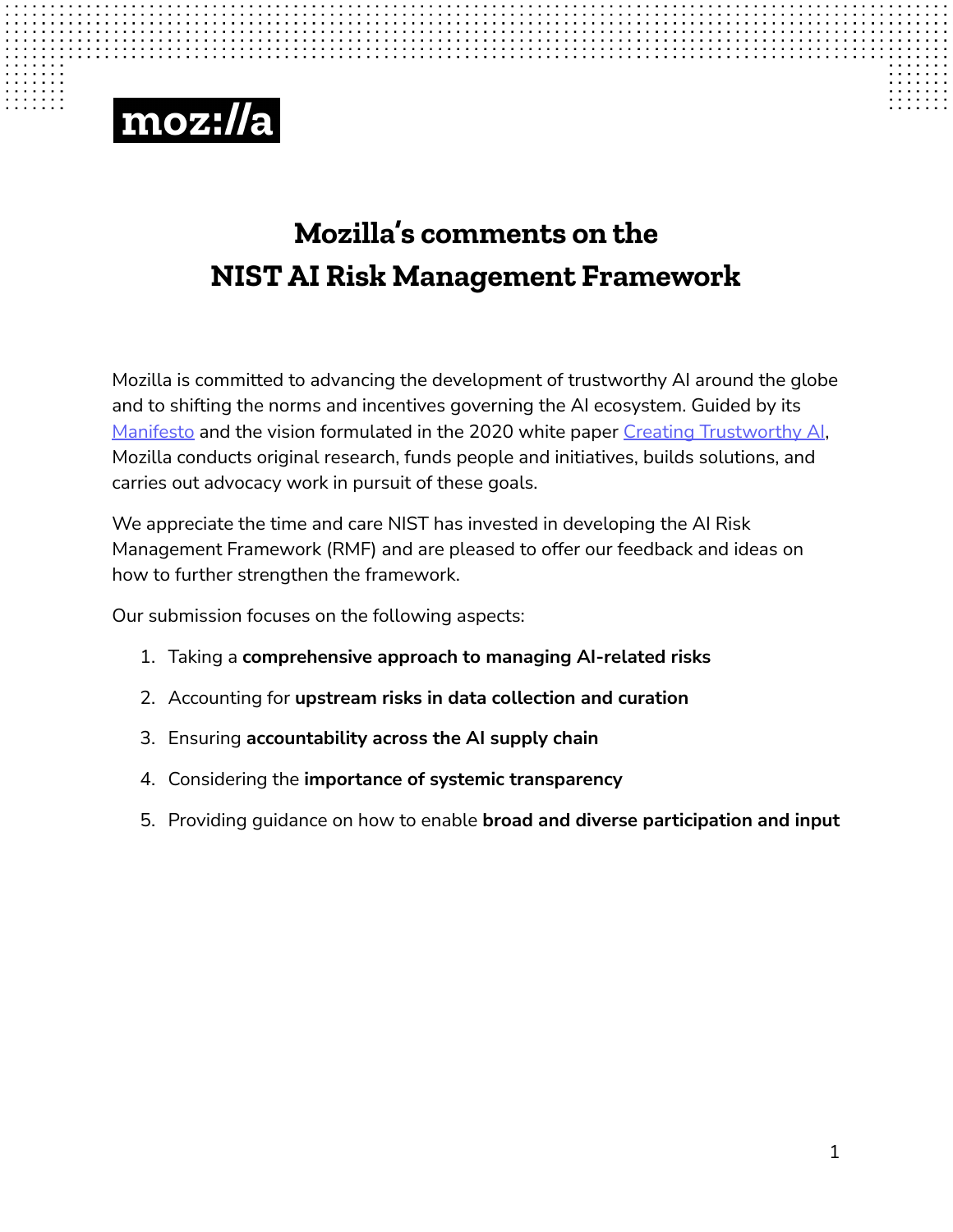### **1. The RMF outlines a thoughtful and comprehensive approach to assessing and managingAI-related risks**

 We welcome that the draft RMF accounts for risks across the lifecycle of AI systems and takes an approach that looks beyond purely technical considerations. Instead, it also addresses important socio-technical aspects and the principles of fairness, accountability, and transparency. Taking such an approach is critical given that risks emanating from the use of AI are highly contextual: Not only do they depend on technical parameters and design decisions, but also on the exact purpose for which they are used as well as the (organizational and social) context of deployment. Further, we are pleased to see that the RMF considers a wide range of stakeholders, including external auditors, civil society, and affected individuals and communities. As we have argued in our <u>[previous comments on the RMF to NIST](https://downloads.regulations.gov/NIST-2021-0004-0032/attachment_1.pdf)</u>, meaningful involvement of individuals and communities in particular—as well as organizations representing their interests—should not be treated as optional. Instead, it should be considered a critical building block of trustworthy AI and occur throughout the lifecycle of an AI system. Doing so will both lead to fairer outcomes and enhance trust.

 Additionally, the RMF is right to acknowledge the role independent third parties can play in evaluating AI systems and assessing risk. It's therefore important to also develop the necessary tools and processes to carry out such independent assessments. This is why, for example, Mozilla supports work to develop an <u>[open-source toolkit for algorithmic audits](https://foundation.mozilla.org/en/blog/its-time-to-develop-the-tools-we-need-to-hold-algorithms-accountable/)</u> by Mozilla fellow Deborah Raji. At the same time, organizations should also consider novel and innovative approaches to identifying risks and potential harms. For example, we have recently seen experimentation with "bug bounties" (or "bias bounties")—an idea originally focused on the identification of cybersecurity vulnerabilities—in the context of AI, for example <u>by Twitter</u>. In a report for the Algorithmic Justice League, <u>[Kenway et al.](https://www.ajl.org/bugs)</u> provide a valuable overview of this emerging approach.

### **2. The RMF should accountfor upstream risks in data collection and curation**

 The RMF considers data-related risks in the pre-design stage, but it appears to focus on issues of data availability, representativeness, and suitability. However, it should also account for potential upstream risks and harms that can arise as a function of how, by whom, and for what purpose data is collected and curated.

 In addition to aspects such as data quality and representational harms or bias, it is important to also consider, for example, legal concerns, data protection, and the human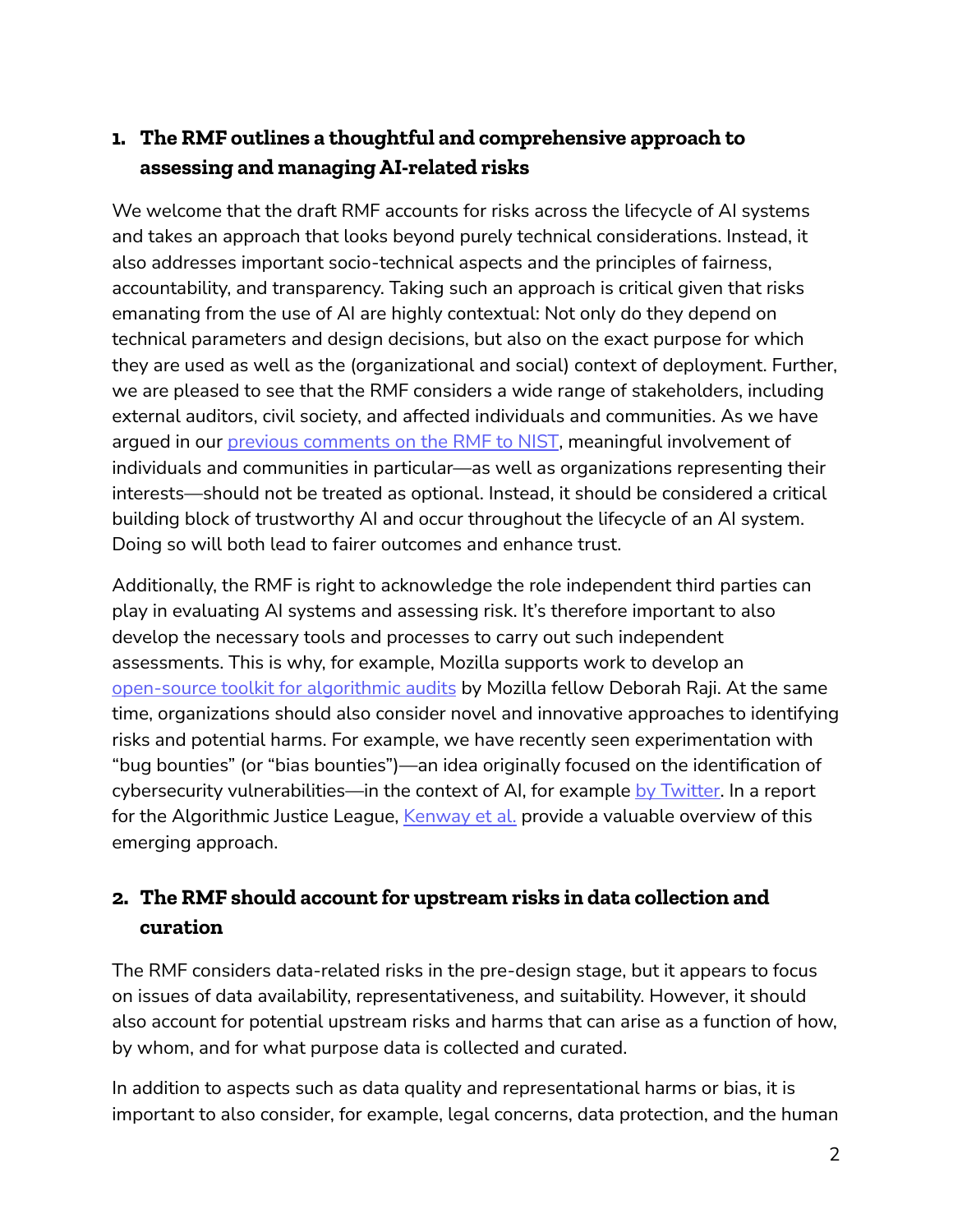labor that goes into collecting and annotating data. This includes asking questions such as: Was data collected with consent from data subjects? Do data subjects have the ability to revoke consent? Who was tasked with labeling or annotating data and under what working conditions (e.g., with regard to compensation)?

 [Paullada et al.](https://pdf.sciencedirectassets.com/776857/1-s2.0-S2666389920X00213/1-s2.0-S2666389921001847/main.pdf?X-Amz-Security-Token=IQoJb3JpZ2luX2VjEH8aCXVzLWVhc3QtMSJHMEUCIGLVSXTScgwHHsihvDgboYedHE%2BJMZWjybRu7ejIfhEXAiEAg23mHL3J96IoRTQi760oCWV3IeXKjlpmAallBScNCLUq0gQISBAEGgwwNTkwMDM1NDY4NjUiDNfLSIRWrAAwNJg6qiqvBIck%2FYmUa8BINkTg7P1cFa7j%2BLVDOdIcCPUxV8xL9AXlYMUYTq3oGum37avdMVeBA3TPRo6FDl35qDPcvbuELJLuso7%2FcN2sJWxhdw9Cp24Pc75Y1bs1J0VLhWtELnd6AXg%2BxbDpQjoa5xTlsowIReakV01UuCRRvoBnVmFTM3bLszJ6HW9%2BI85WIFWfWJu4FarZnnV3tbZA2i2SvJCCH3dOXPZvNVlRhw5ukH1y8ypxp0noM%2BnRcw7NcaZpr80aYqzmmcFUxB2idntxFckunzB7OFzK6uXq1FxJcyTIZ%2Bc98r%2BAy3QICnSPO1%2Beo5CRPo34bKkEiYfoo39cGYQf2tEVM2wHStPcZf5b1r9aaQzlQn8H0kmd1vdRtio9CjjPthDHs3L4%2BxJcCbOqee05rWlW8m31B7QwbDuFyJM0elNhc2O7W3UOv4luN0rUy41X8SJRsfLcpfH6mwfxD3DDA5EWTXVdOguDeMGIYx4VzMQrFaYoV7oL22sO6jZRxzjiKb2wRHkesTuK3jieQT8ED48nquPwiiyT6evmhR%2FevAB9NanBgNgimggyW0NKJGBZrxst1jEPWCNakfcakVMRAzN8aKZfwWz82Pea8XrIjGvChcs101PRkWFjCdLM1sGXMeA6gfpd0BvzbCGI1H6SsKgzzpG6tYqldFXtSAtK82x72FoA3fBFmkyjBdUn%2F1VonMLrUEa1yKR1bgBdPZer3r9CYVDZmwcoBcl4w4kiybQwrtS%2FkwY6qQEbb7deIkt2gf%2B54rvRRQMA%2FDYR2WHl1dpqEiOTKmCcWNlaAwNTJBpzVAvRNThgDWQ8luu9%2BzhqL4RSrjTa0eGvVqdbm7a2ZABBw6yI8a3beu0KVTmbugn%2B2couMrlmqXcVF0CYN%2BBDeJuXg6UsBuqOZ7Aoc32MW7BGTqvIrslOMwPxEuD2QBC4MGp89PsjDbRQAz0OeE7M6XjSxWaG%2Bc1q6fZcxg%2BYJq%2FP&X-Amz-Algorithm=AWS4-HMAC-SHA256&X-Amz-Date=20220502T150552Z&X-Amz-SignedHeaders=host&X-Amz-Expires=300&X-Amz-Credential=ASIAQ3PHCVTY6XL5LKUS%2F20220502%2Fus-east-1%2Fs3%2Faws4_request&X-Amz-Signature=a468f4e33905c6c9fbed0c464ce166d4b9357544c489b3b797cd0ae096c1f736&hash=1a3943f0a69b2362cbcf0b6d2771cc11d8481148e3a9fa5f3c8d21ab065c99e2&host=68042c943591013ac2b2430a89b270f6af2c76d8dfd086a07176afe7c76c2c61&pii=S2666389921001847&tid=spdf-7bb373a7-92bc-4659-bc04-022023d05ce2&sid=93a8e0292d67b44d1c2aacb9275d2bbfa2bagxrqb&type=client&download=true&ua=59535051055e5a5157&rr=7051a8571c87266d) provide a wide-ranging survey of important issues in this context. Further, <u>[Gebru et al.](https://arxiv.org/pdf/1803.09010.pdf)</u> also point to the importance of such considerations and how these can be incorporated in dataset documentation in their seminal work on datasheets, now widely recognized as an example of good practice in the AI development process.

 These are concerns Mozilla seeks to heed in its own work as well. For instance, in our work on <u>Common Voice</u>—a crowdsourced open-source voice dataset—we are working hard to responsibly steward collected data and to respect the interest of those individuals and communities from whom it is collected. Further, Mozilla's <u>[Data Futures](https://foundation.mozilla.org/data-futures-lab/)</u> [Lab](https://foundation.mozilla.org/data-futures-lab/) is [incubating approaches](https://foundation.mozilla.org/en/blog/four-organizations-rethinking-our-data-economy/) to data governance that give greater control and agency to individuals or collectives, for example in the form of data cooperatives, or that enable better stewardship.

### **3. The RMF should ensure accountability across theAI supply chain**

 The draft RMF highlights that it's important to hold AI systems' (human) operators and their organizations accountable for risks and adverse impacts caused by these systems. However, as the RMF rightly points out, risk needs to be managed across an AI system's lifecycle and therefore across the entire supply chain.

As we have recently argued in our <u>[position on the EU's proposed AI Act](https://foundation.mozilla.org/en/blog/how-to-make-sure-the-eu-ai-act-delivers-on-its-promise/)</u>, it is important to effectively allocate responsibility and accountability along the AI supply chain. Risk depends on the intended purpose of an AI system and its context of deployment, all of which should be duly considered by operators. At the same time, risk can also be rooted in an AI system's technical design and other factors that largely fall within the responsibility of developers.

 Therefore, the final RMF should provide guidance and more clarity on how it applies to, most notably, developers and operators/deployers of AI systems and on which aspects are especially important to consider for each actor along the supply chain.

#### **4. The RMF should also consider the importance of systemic transparency**

 In its definition of transparency, the RMF focuses exclusively on end-user facing transparency, stating that "[t]ransparency reflects the extent to which information is available to a user when interacting with an AI system" (p. 13). While this is important,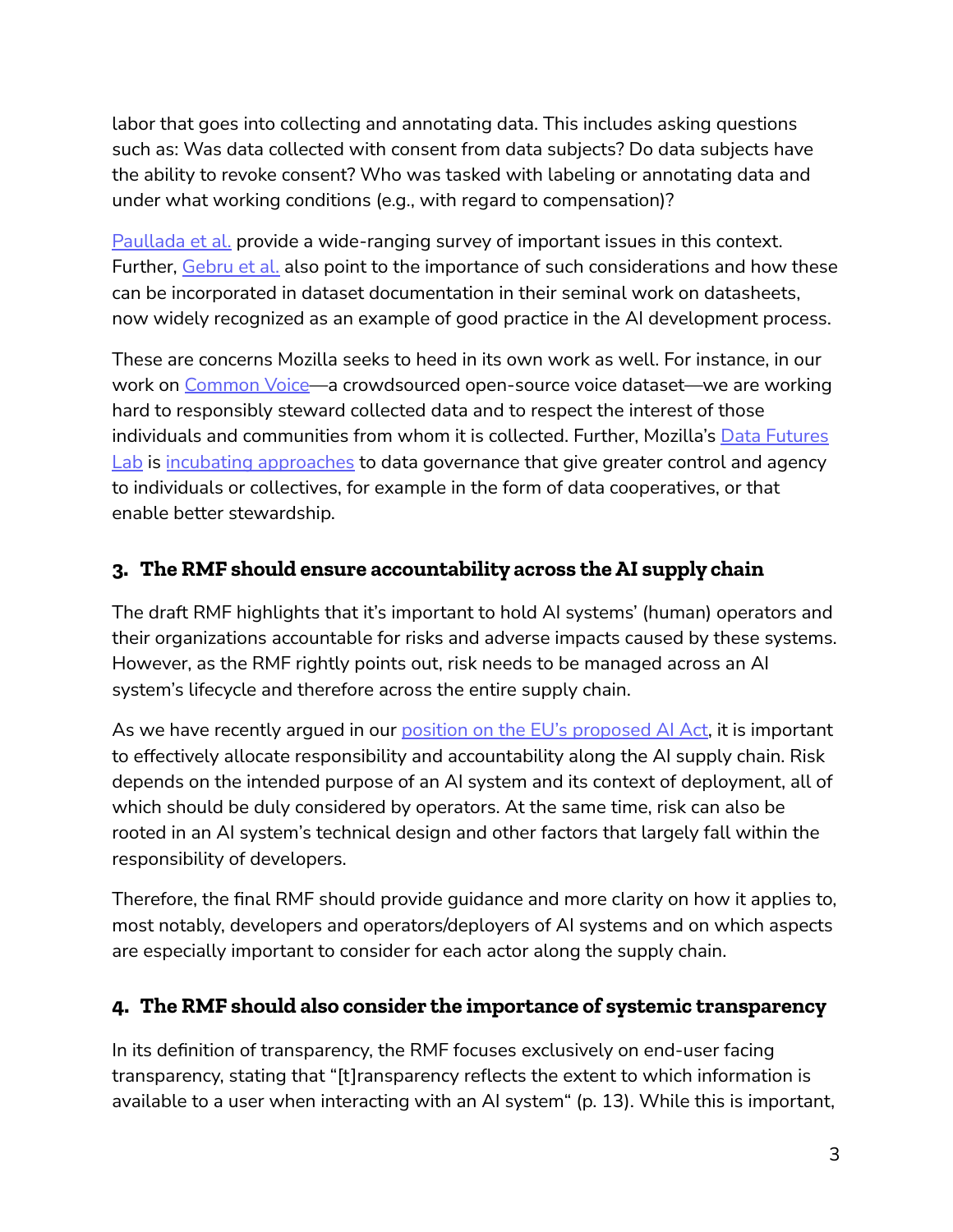the RMF should also consider the importance of transparency at different levels and vis-à-vis different stakeholders.

 For instance, this notion of transparency omits individuals who are directly affected by an AI system's output but do not directly interact with the system (but, for example, with an intermediary). Further, it raises the question of what information should be made available to third-party auditors so that they can effectively assess risks and potential harms, as discussed above. Additionally, effective risk assessment and mitigation might even require public-facing transparency, that is, disclosing information about an AI system to, for example, independent researchers or civil society organizations. This could include information about the model, its optimization goals, or the data used to train and evaluate it. As mentioned in our previous submission to NIST, such public disclosure can enable outside stakeholders to investigate (potential) patterns of discrimination or harm.

 Mozilla's own research and advocacy work underlines the value that public-facing, systemic transparency can bring. This is particularly the case where AI systems operate at large scale and have the potential to cause harm not only to individuals or communities, but to society as a whole—like in the case of social media or content sharing platforms' recommendation engines. For example, Mozilla's <u>[YouTube Regrets](https://foundation.mozilla.org/en/youtube/findings/)</u> research used a crowdsourced dataset to find that YouTube frequently recommends videos that violate its own policies—and particularly so in non-English speaking countries. Other <u>[research by Mozilla fellow Odanga Madung](https://foundation.mozilla.org/en/campaigns/exporting-disinformation-how-foreign-groups-peddle-influence-in-kenya-through-twitter/#executive-summary)</u> found that a foreign political organization spread disinformation and inflammatory rhetoric around reproductive rights reforms, and that Twitter amplified this through its trending topics feature. Disclosing more information about how these recommendation systems work and enabling researchers and watchdogs to better study these systems and their impacts could go a long way in identifying and mitigating harm.

 Further, in our position on the EU' proposed AI Act, we endorse the proposed database in which "high-risk" AI systems would need to be registered prior to deployment. While such a database cannot be part of the RMF, transparency mechanisms like it can serve as inspiration in thinking about how the framework could enable or interact with mechanisms aimed at creating systemic transparency.

## **5. The RMF should provide guidance on how to enable broad and diverse participation and input**

 As discussed above and in our previous submission to NIST, it is a step in the right direction that the RMF highlights the importance of involving outside stakeholders, and particularly affected individuals and communities, throughout the AI lifecycle. However,